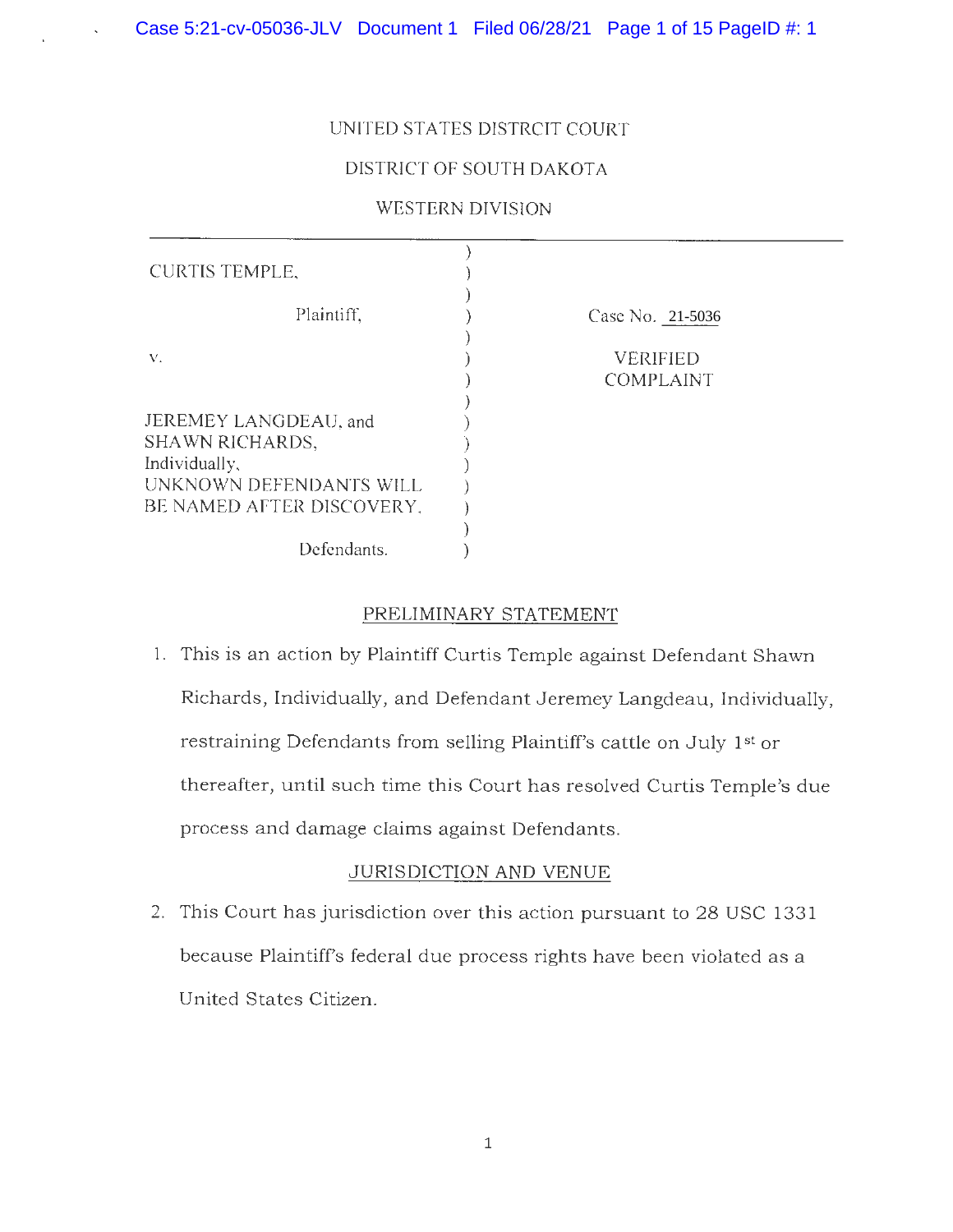3. The Court has authority to issue declaratory judgment and relief under 28 USC 2201-2202 and temporary, preliminary, and final injunctive relief under Rule 65 of the Federal Rules of Civil Procedure.

## PARTIES

- 4. Plaintiff, Curtis Temple is a resident of Oglala County, South Dakota with an address of 4219 Road 27, and Post Office Box 22 in Scenic, SD 57780 in Pennington County.
- 5. Defendant Jeremey Langdeau is a resident of Pennington County, South Dakota with an address of 5050 143 Ave, Rapid City, SD, 57701.
- 6. Shawn Richards can be found at his working office, US Highway 18, Oglala Lakota County, SD 57770.

## STATEMENT OF FACTS

- 7. Curtis Temple is a life-long Native American rancher and Oglala Sioux Tribal member. Curtis Temple's family has been ranching for generations on the on the Pine Ridge Indian Reservation for over 100 years. (See Affidavit of Curtis Temple, Exhibit 1 at **11** 1-10).
- 8. In the first taking of cattle in September of 2020, 419 head of Curtis Temple's cattle valued at \$628,500 were wrongfully rounded up and seized and taken off the land Curtis Temple owns by the Defendants trespassing on his owned land without a prior evidentiary hearing and Court Order authorizing such taking of his cattle. Curtis Temple's cattle were wrongfully sold by the Defendants to Defendant Langdeau and unknown third parties without a brand release signed by the owner of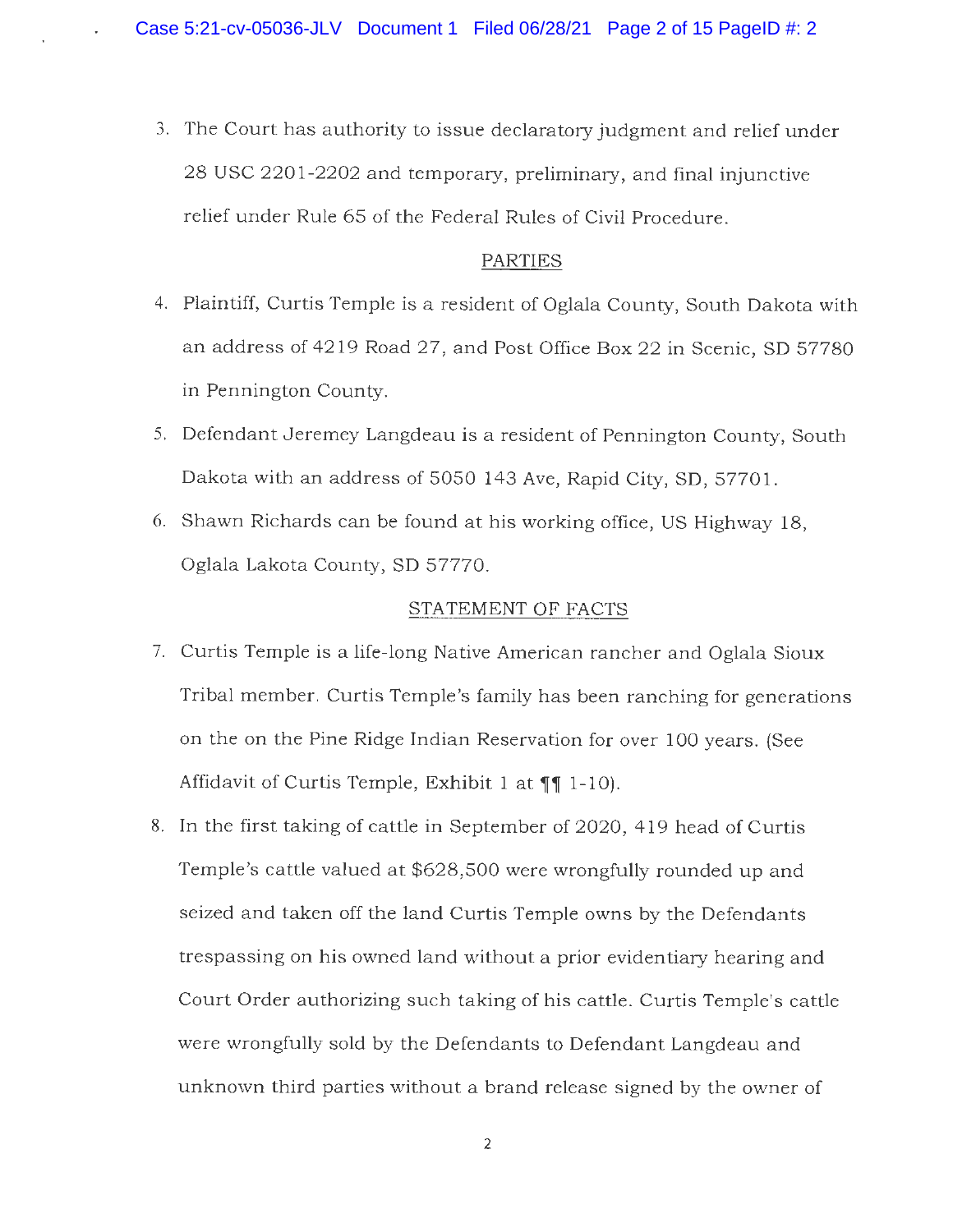the cattle Curtis Temple, and without a bill of sale signed by the owner of the cattle Curtis Temple. The cattle were sold by the Defendants to Defendant Langdeau and unknown third parties for far below the market value at \$420 per head for the cattle. They made a huge profit at Plaintiffs expense of \$1080 per head. Defendant Langeau resides in Pennington County and it is believed he is not a member of the Oglala Sioux Indian Tribe. (See Affidavit of Curtis Temple, Exhibit 1; See Affidavit of Anna Maloney; Affidavit of Tom Poor Bear and letter by Tom Poor Bear, Vice President of the Oglala Sioux Tribe.)

- 9. In the second taking in November of 2020 the Defendants seized 184 head of the Plaintiffs cattle from Curtis Temple's owned land. Curtis Temple paid \$67,734 to get his cattle back.
- l 0. In the third taking in March of 2021. There was a Notice of Trespass of November 17, 2020. More than 100 days prior to the Notice of Impound in March of 2021. This is not consistent with OST Ordinance section 2-3 which allows five days to respond to a Notice of Trespass. The 35 head of cattle valued at \$1500 per head, which were force sold by the Defendants for only \$150 head without an evidentiary hearing or a Court Order authorizing such sale, or a brand release or bill of sale by the cattle owner Curtis Temple. The Defendants' "Public Sale" of Temples' cattle was not a public auction sale, but rather a sham sale to further deprive Plaintiff Curtis Temple of the value of his property. It is secret sealed bids that are not open auction bidding against other bidders as normal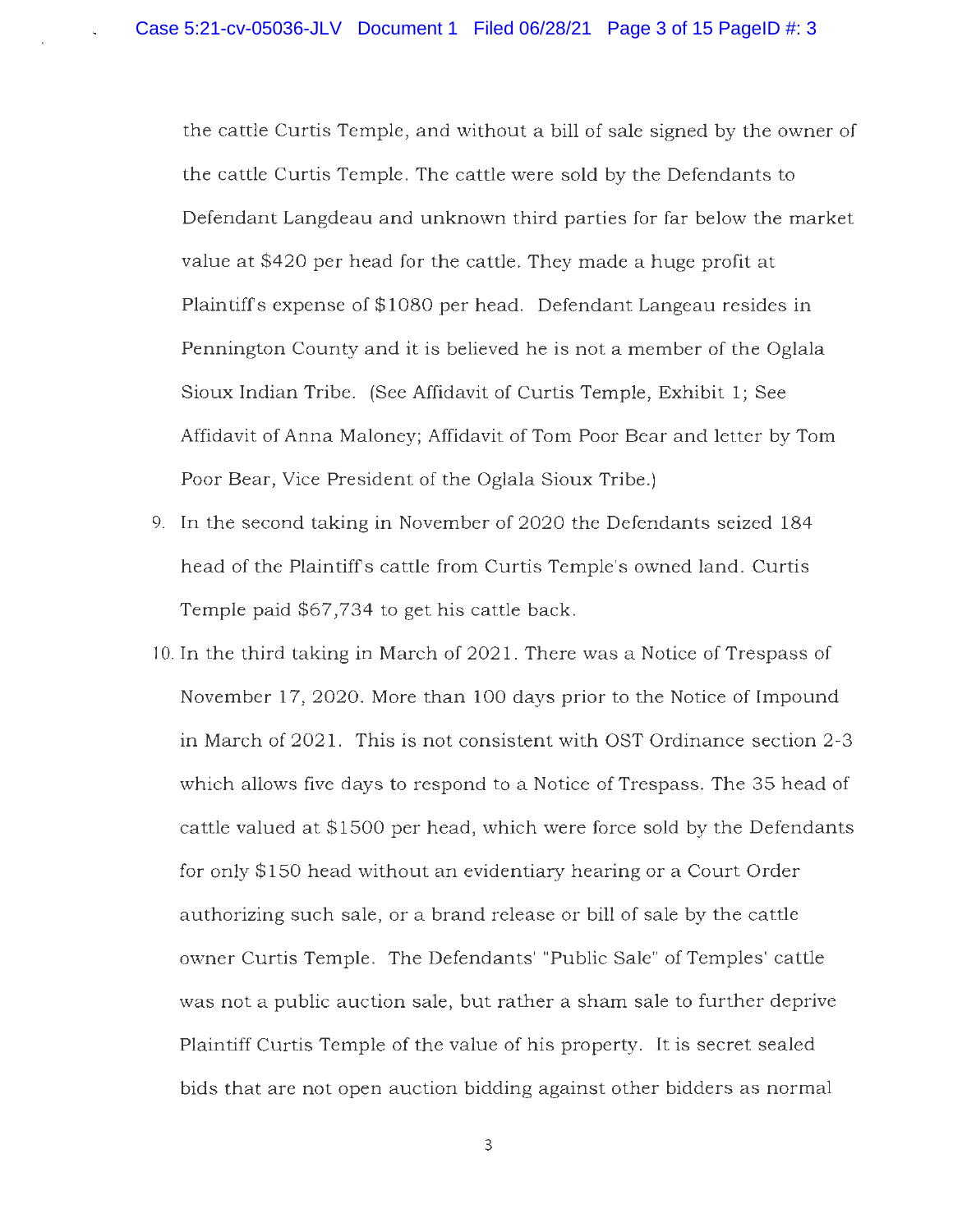cattle sales are handled. These secret bids are an opportunity to direct the persons who will benefit from the low bids dictated by the Defendants. The Defendants' sealed bid method is wholly inadequate to determine an unrigged and fair legitimate price for the Plaintiffs cattle.

- 1 I. In June 22, 2021, Defendant Shawn Richards, as the Director of the Oglala Sioux Tribe Land Office, served on Curtis Temple's attorney a "Notice of Sale and Right to Redeem" 282 head of cattle. 274 head of the cattle are Curtis Temple's cattle, and 8 head of the cattle are owned by Curtis Temple's daughter Tarah Temple. The record owner of the brand on the eight head of cattle is Tarah Temple. (See Exhibit A)
- 12. The Notice of Sale and Right to Redeem was based on a false claim of trespass by Defendant Shawn Richards that 62 head of Curtis Temple's cattle were trespassing on tribal land. Based on a void Notice of Trespass dated January 29, 2021, that 62 head of Curtis Temple's cattle were trespassing on tribal land, the Defendants wrongfully seized 274 head of Curtis Temple's cattle, 212 more of Plaintiffs cattle than the original false claim of trespass of 62 head.
- 13. The notice of trespass dated January 29, 2021, was responded to by Curtis Temple's attorney and the false Notice of Trespass was denied. The false claim was wrongly based on a stale Notice of Trespass dated January 29, 2021, that was made over 100 days earlier. The Oglala Sioux Tribe (OST) Ordinance 20-24, under Section 2-5, requires a that a Notice of Trespass be made, and in response a Trespass Response to be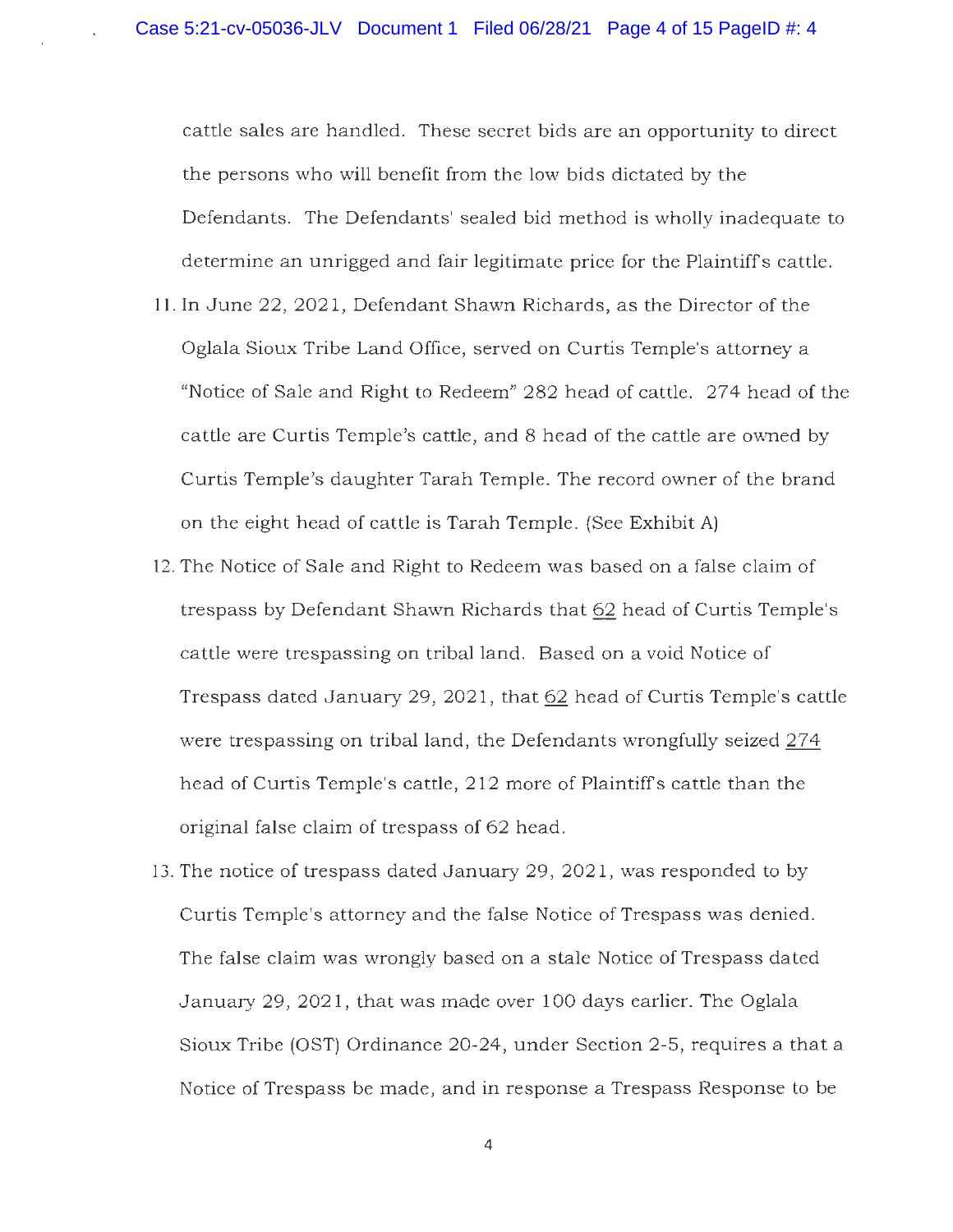made within 5 days, which was done by Curtis Temple's attorney. (See Affidavit of Darcey Eisenbraun at 14. After the Response is made denying the false claim of trespass, the Notice of Trespass is void, and cannot be used to justify the Defendants' seizure and taking of Curtis Temple's cattle off of Curtis Temple's owned land without a prior Court Order.

- 14. Curtis Temple's attorney responded to the false Notice of Trespass, based on an eye witness cattle check on the land conducted by Attorney M. Scott Stanko. (See Affidavit of Curtis Temple, Exhibit 4). Now 100 days later, Curtis Temple's cattle and his daughter's cattle have been wrongly rounded up and seized by force by the Defendants trespassing on Curtis Temple's owned land without a valid Notice of Trespass. The 335 head of cattle valued at \$428,000 were wrongly taken off of Curtis Temple's owned land by force by the Defendants trespassing without a prior evidentiary hearing and Court Order authorizing the forceful seizure of Temples' cattle off of Curtis Temple's owned land. Defendants' taking was based on a void Notice of Trespass of Temples' cattle on Section 17.
- 15. The second taking was based on a May 11, 2021, Notice of Intent to Impound which is also based on a false claim of trespass on tribal land on Section 31. Curtis Temple owns the north half of Section 31. (See Affidavit of Darcey Eisenbraun at 19 and Exhibit 13). A detailed response to this false trespass claim was submitted to the Oglala Sioux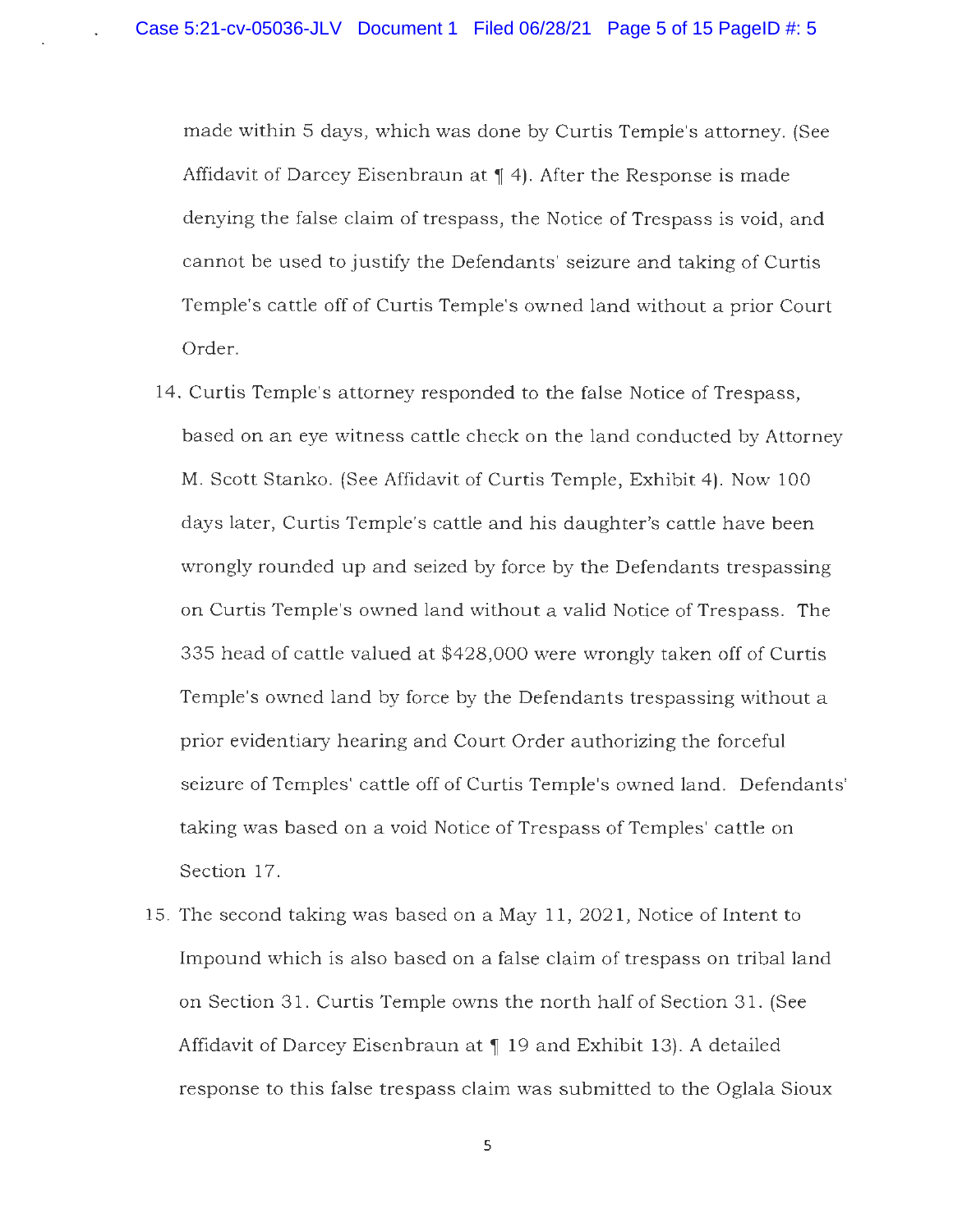Tribe Land office on May 20, 2021, by Curtis Temple's attorney. (See Affidavit of Curtis Temple, Exhibit 6). It was verified by an on-site inspection of Section 31 that Curtis Temple's cattle were located on the north half of Section 31, north of the White River, that is owned by Curtis Temple. It is not possible for the cattle of Curtis Temple to be in trespass when they are on land owned by Curtis Temple in Section 31 . After the response of Curtis Temple the false claim that his cattle were trespassing on tribal land was void, and cannot be used by the Defendants to seize by force Curtis Temple's cattle off of his owned land on June 15, 2021.

- 16. Another false claim of trespass was responded to by Curtis Temple's attorney on June 8, 2021. The OST Land Office accepted this response and no cattle were impounded or seized by the Defendants after this notice was responded to by Curtis Temple. (See Affidavit of Curtis Temple, Exhibit 7).
- 17. Curtis and Tarah Temples' cattle were wrongfully rounded up and seized by force by the Defendants trespassing on Curtis Temple's deeded land without a valid Notice of Trespass, and without a prior evidentiary hearing and Court Order authorizing seizure of the cattle of Curtis and Tarah Temple. The Defendants were trespassing on Curtis Temple's owned land. Curtis Temple's cattle were not trespassing on tribal land. (See Affidavit of William Joseph McGaa at  $\P$  9).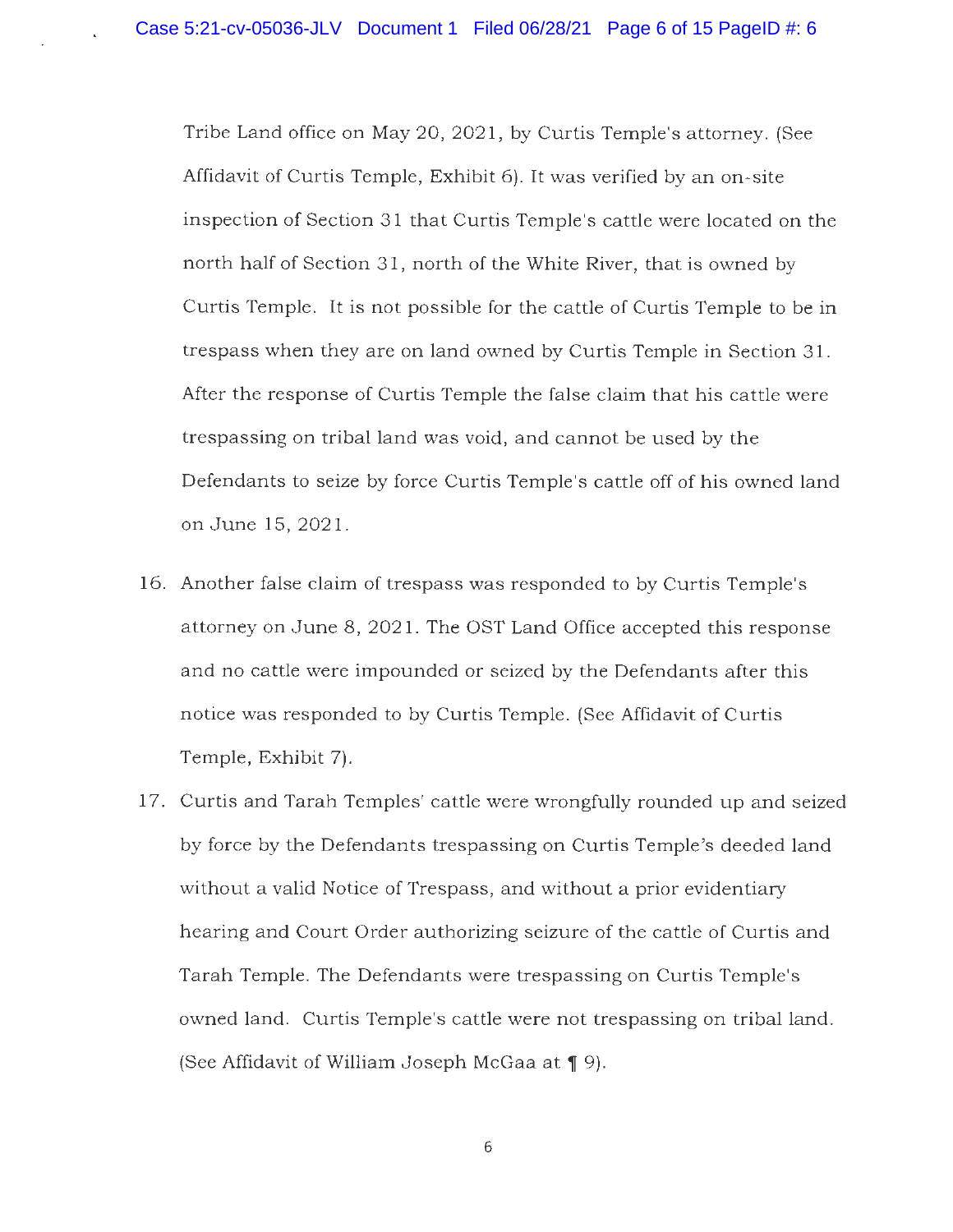- 18. Curtis Temple owns over 13,000 acres of deeded land within the tribal grazing units (See Affidavit of Curtis Temple at Exhibit 1 at ¶ 10). The Defendants have taken the law into their own hands by rounding-up and seizing by force Curtis Temple's cattle off of Curtis Temple's owned land, without a valid claim of trespass in violation of OST Ordinance 20-24, sections 2-3 through 2-7, and without a prior Court evidentiary hearing and Order authorizing seizure of the cattle of Curtis Temple. (See Affidavit of Curtis Temple at Exhibit 3).
- 19. Curtis Temple's due process rights were violated when the Defendants wrongfully rounded up, seized, and impounded by force 335 head of his cattle and 8 head of his daughter's cattle without a prior evidentiary hearing and Court Order on a false notice of trespass for only 62 head of cattle on January 29, 2021, 100 days before. (See Affidavit of Darcey Eisenbraun at **11** 3-6).
- 20. On June 15, 2021, 335 of Curtis Temple's cattle were wrongfully removed by Defendants after dark from Curtis Temple's owned land and were moved and driven many miles on the hottest day of the year. (See Affidavit of Shirley Kudrna at  $\parallel$  13; Affidavit of Sonny Kudrna at  $\parallel$  16; Affidavit of William Joseph McGaa at **1** 7 and Exhibit 2). The Defendant's reckless cattle drive in the heat resulted in at least three deaths of Curtis Temple's cattle. Pictures of these dead cattle were taken by witnesses. (See Affidavit of Donald Kudrna at  $\P\P$  15-16 and Exhibit 1; Affidavit of William Joseph McGaa at 120 and Exhibit 6; Affidavit of Julia Berian at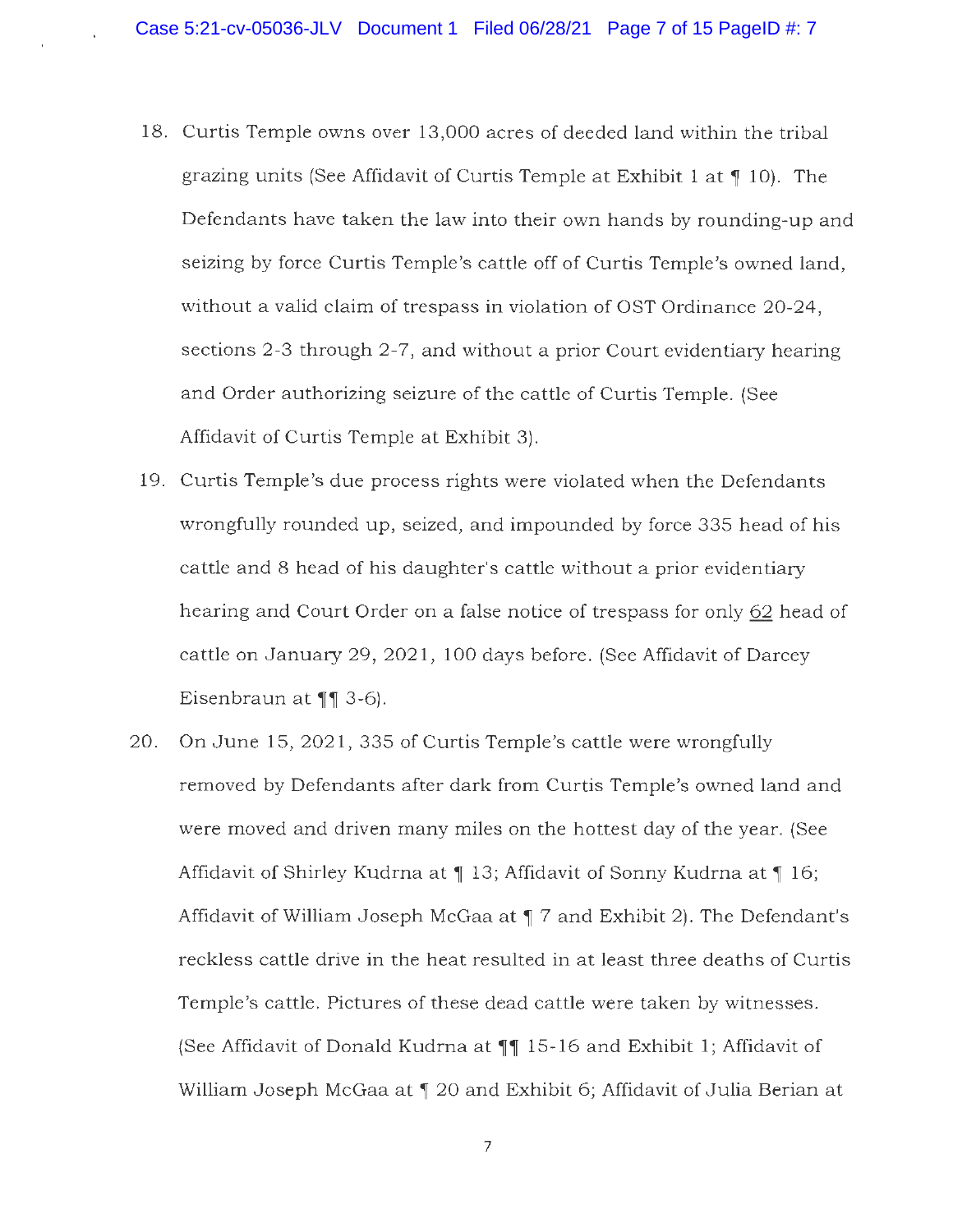**,i** 16 and Exhibit 4). Many more cattle were taken off of lush grass and fresh water could die in the coming days without adequate food and water locked up by Defendants at the Pine Ridge Race Track. (See Affidavit of Darcey Eisenbraun at ¶ 56).

- 21. Curtis Temple's cattle were taken by the Defendants into Pennington County from the Pine Ridge Reservation without an Evidentiary Hearing or a Court Order, or a brand inspection, or veterinary papers. (See Affidavit of Shirley Kudrna at **11** 11-12 and Exhibit 1).
- 22. Curtis Temple's due process rights have been violated by the Defendants, both as an Oglala Sioux Tribe member, and as a United States Citizen. (See Affidavit of Curtis Temple at 14).
- 23. On June 15th, 2021, 335 head of Curtis Temple's cattle were moved to Pennington County, South Dakota from his owned land that he pays real estate taxes on to Oglala Lakota County, South Dakota.
- 24. On June 15th, 2021, Curtis Temple's cattle were taken at night and moved with trucks and trailers by Defendants in trucks and trailers with license plates registered in Pennington County to Defendant Jeremey Langdeau and others.
- 25. A large portion of Curtis Temple's cattle are without adequate good food and fresh water locked up in a dry lot at the Pine Ridge Race Track, endangering the health of the cattle. Over 80 head have been removed and have disappeared to a location concealed by the Defendants. Several have already been found dead because of the stressful move of the cattle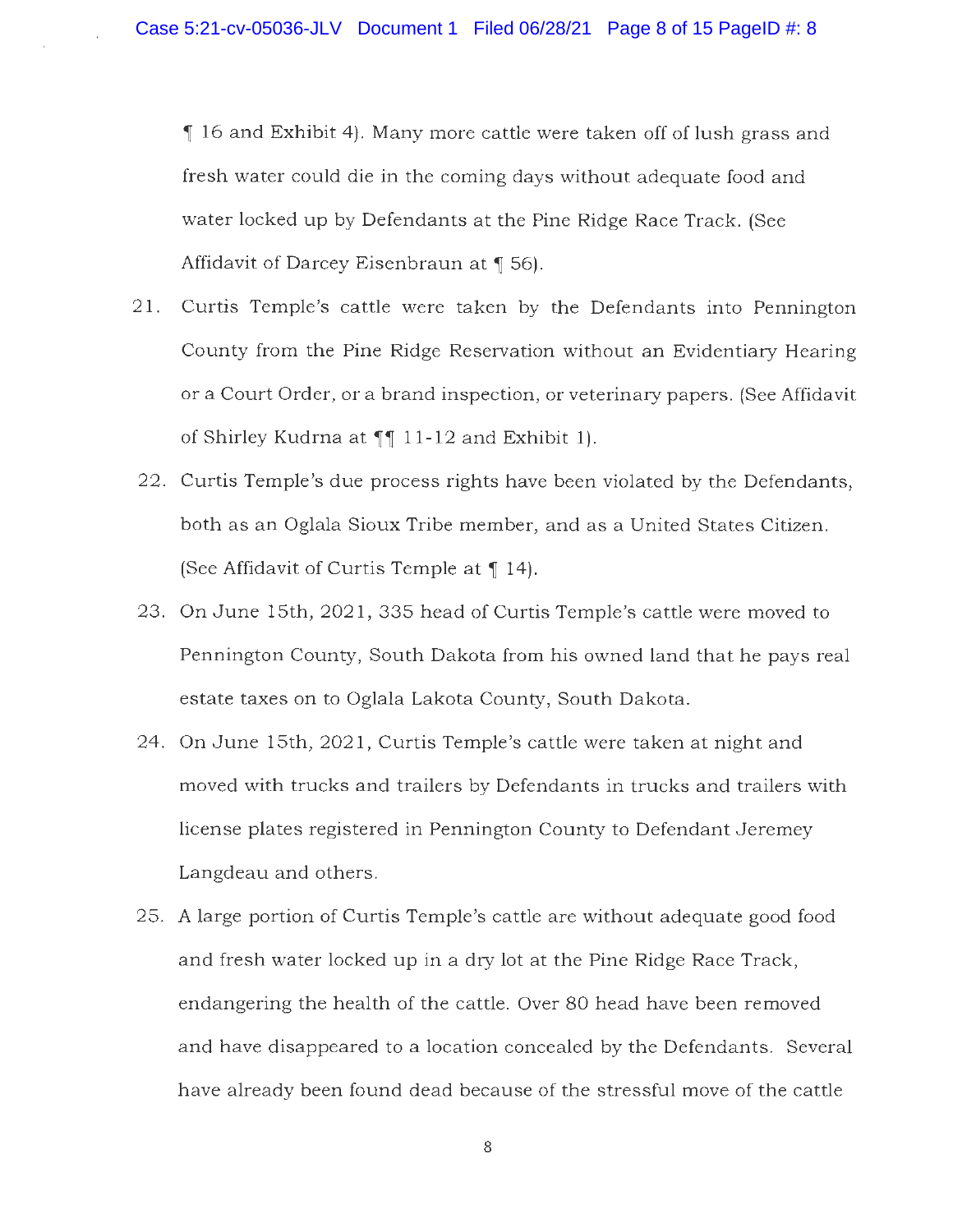and being locked up in the dry lot. {See Affidavit of Darcey Eisenbraun at  $\llbracket 56 \rrbracket$ **.** 

- 26. As stated in paragraph 7 above, Curtis Temple earlier this year had 35 head of cattle valued at \$1500 per head, which were force sold by the Defendants for only \$150 head without an evidentiary hearing or a Court Order. (See Affidavit of Curtis Temple at ¶ 7). To sell these now impounded cattle after a large loss of weight due to inadequate feed and water is similarly injurious to Curtis Temple's property rights in his livestock. (See Affidavit of Darcey Eisenbraun at ¶ 56). The due process rights of Curtis Temple and his daughter Tarah Temple will be further violated if these cattle are force sold by Defendants on July 1, 2021.
- 27. The Temple family stands to lose over \$428,500 if these cattle are sold by Defendants on July 1. (See Affidavit of Curtis Temple at  $\parallel$  10 and  $\parallel$  17).
- 28. Defendants have admitted they have the intention to financially break Curtis Temple and his family. (See Affidavit of Darcey Eisenbraun at  $\P$  54).

#### IRREPARABLE INJURY

29. If Defendants are allowed to sell Plaintiffs 335 head of cattle on July 1, Plaintiff Curtis Temple will receive none of the proceeds from his cattle that are valued at \$428,000. Plaintiff Curtis Temple will suffer an irreparable injury and loss of \$428,000. Plaintiff Curtis Temple cannot financially survive a financial loss of \$428,000, and as a result of such loss he will be forced out of ranching. Cattle ranching is the source of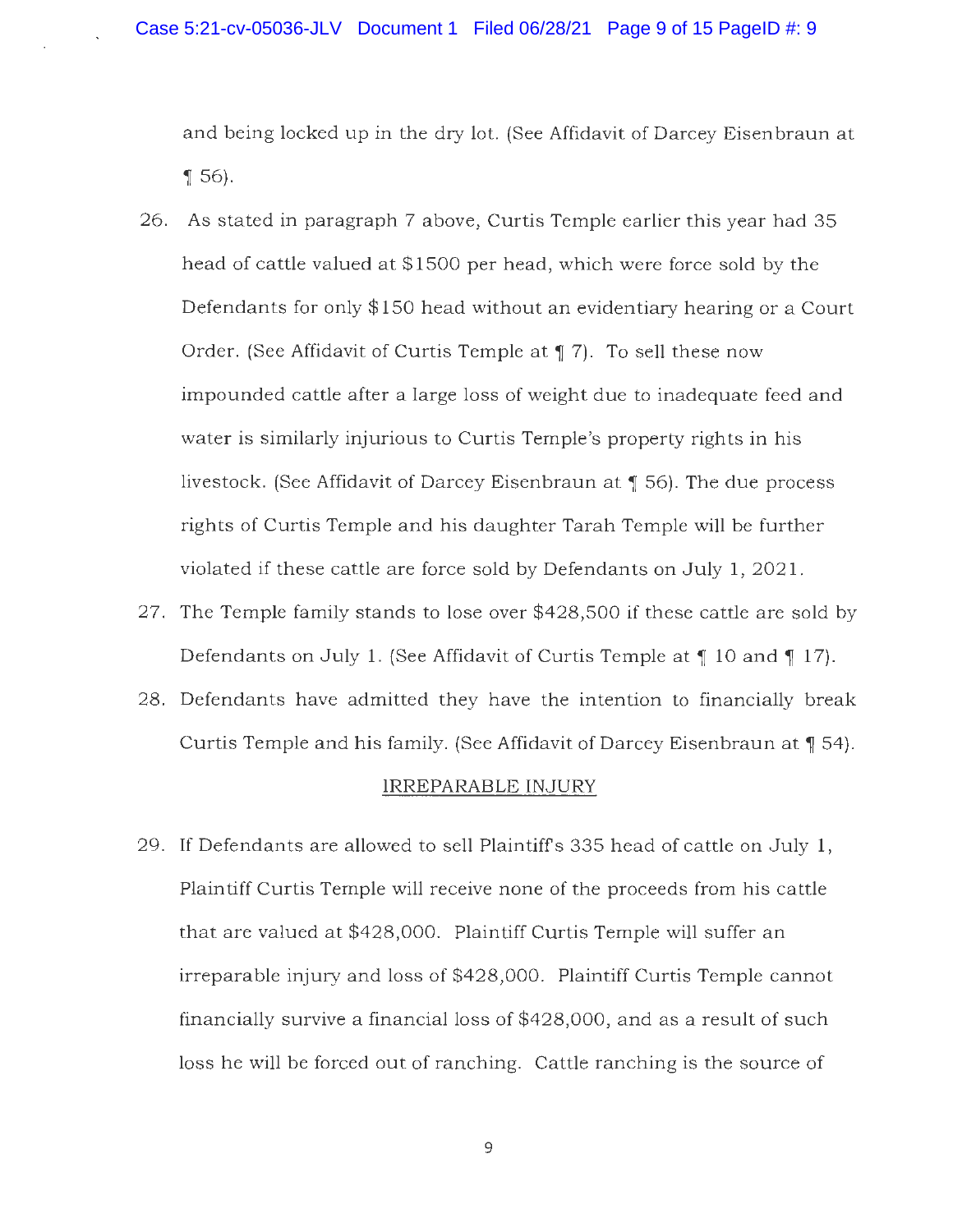income for Plaintiff Curtis Temple and his family and the people who work for him on the ranch.

## CAUSES OF ACTION

# PLAINTIFF REALLEGES ALL FACTS ALLEGED ABOVE

# COUNT ONE

## FRAUD AND DECEIT

- 30. Plaintiff alleges fraud and deceit against the defendants.
- 31. Defendants willfully or with reckless disregard for the truth created false trespass claims and false Notices of Trespass an effort to deprive Plaintiff of his property.
- 32. Defendants represented false facts to the Plaintiff concerning claims that Plaintiffs cattle were trespassing on Tribal land. Plaintiff then responded and clearly refuted the false claims of trespass. Plaintiff relied on the representations of the Defendants that his cattle had been trespassing and paid \$67,734 in December of 2020 to get his own cattle back from the Defendants. He has since discovered that the Defendants were deceitful in claiming his cattle were trespassing.
- 33. Defendants then acted beyond Plaintiff's responses, and without authority used the false trespass claims to wrongly remove and take possession of Plaintiff's cattle, without a prior evidentiary hearing and without a Court Order authorizing Defendants to take possession of the Plaintiffs cattle.

## COUNT TWO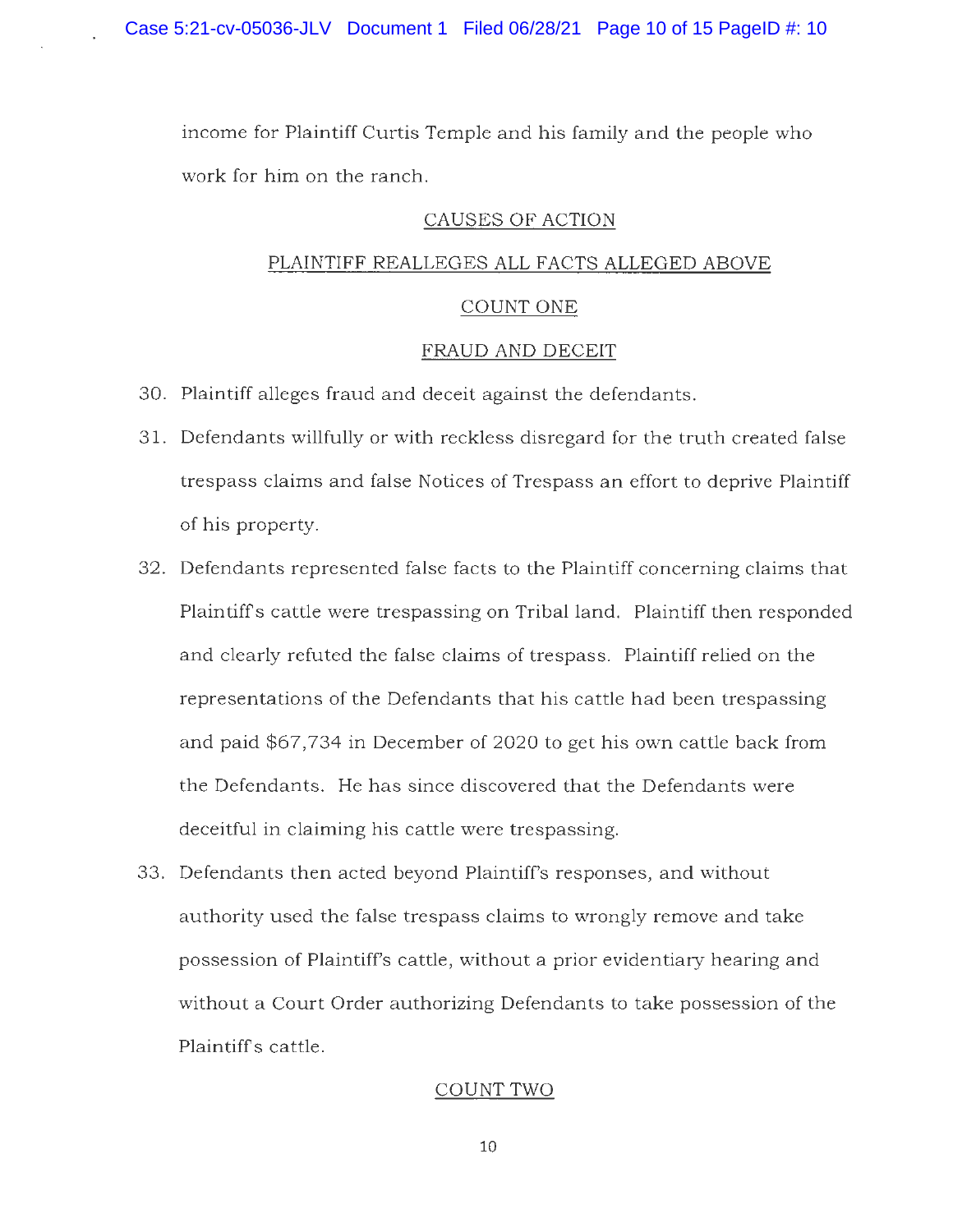#### TRESPASS

- 34. Plaintiff alleges trespass by the Defendants.
- 35. Plaintiff Curtis Temple owns land within the boundaries of the Oglala Sioux Tribal Reservation. Curtis Temple pays real estate taxes on his owned land to Oglala Lakota County, State of South Dakota.
- 36. Curtis Temple's cattle graze on his owned property.
- 37. Defendants intentionally and knowingly entered and trespassed onto Plaintiff's owned private property at night without Plaintiffs permission and wrongly removed his cattle from his land.

#### COUNT THREE

#### THEFT OF CATTLE

- 38. Defendants intentionally and boldly trespassed onto Plaintiffs owned land. They forcefully rounded up his cattle from his owned land, and removed his cattle after dark from his land without permission of the Plaintiff.
- 39. Defendants intentionally took such actions without a prior evidentiary hearing and without a Court Order authorizing the Defendants to trespass on Plaintiffs land and forcefully take possession of his valuable cattle and haul them away.
- 40. Defendants intend to sell Plaintiffs cattle without his permission or authorization, and use his cattle proceeds for their own purposes.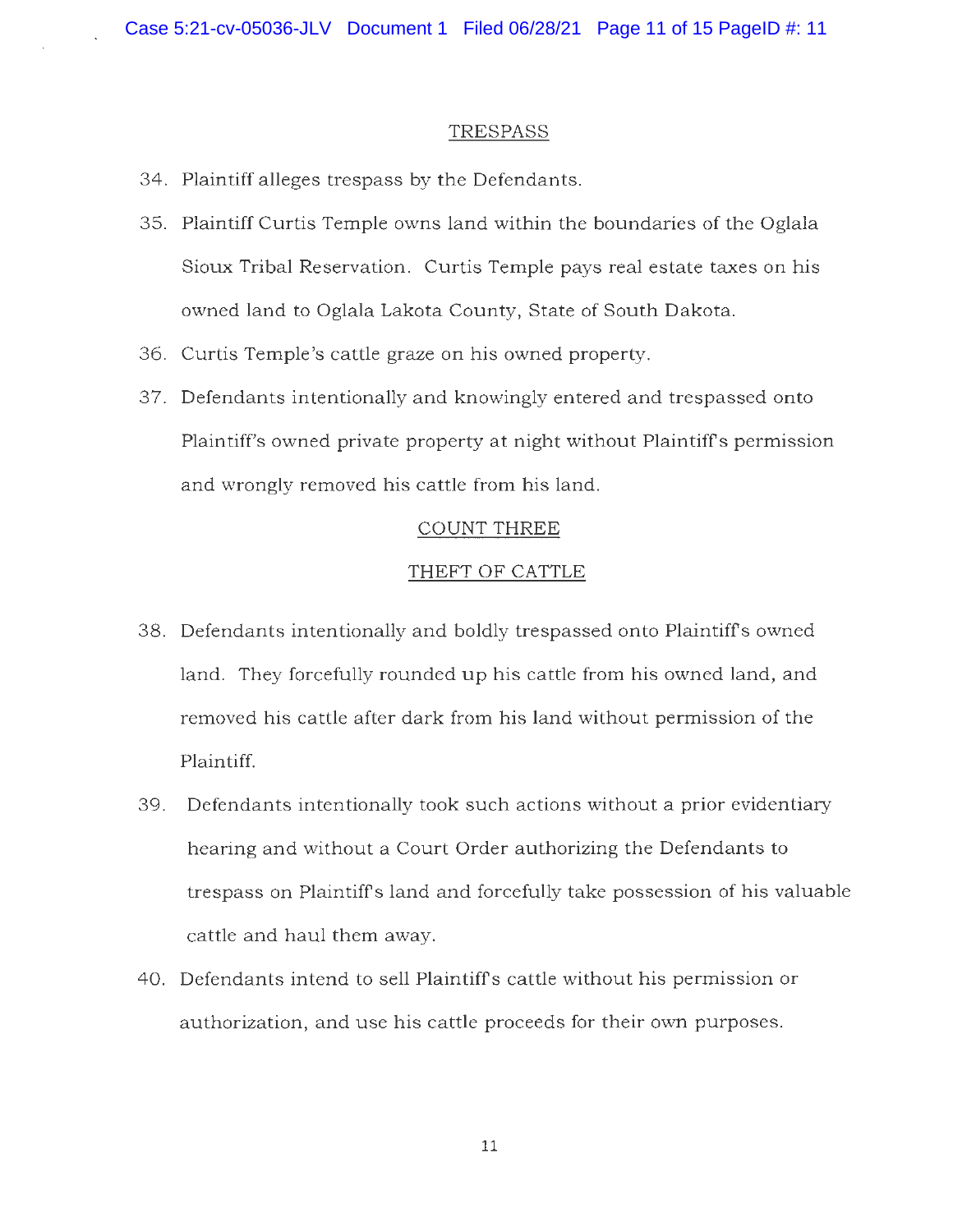- 41. Defendants intentionally took possession of the Plaintiffs cattle and are intending to sell Plaintiffs cattle as their own and keep the proceeds of the Plaintiffs cattle.
- 42. Defendants on October of 2020, and March of 2021 sold Plaintiff's cattle and kept the proceeds. Also Defendants wrongfully took 174 head of the Plaintiffs cattle and Curtis Temple had to pay \$67,734 to get his cattle back. Defendants sold Plaintiffs cattle valued at \$1500 per head for \$150 per head in March 2021 allowing the insider buyers a \$1350 profit made at the expense of Plaintiff Curtis Temple. Also, Defendants sold Plaintiffs cattle valued at \$1500 per head for \$420 per head in 2020 allowing the insider buyers a \$1080 profit made at the expense of Plaintiff Curtis Temple.
- 43. Defendants have thereby committed intentional theft of the Plaintiffs cattle and proceeds therefrom.

## CLAIMS FOR RELIEF

- 1. Plaintiff Curtis Temple requests that Defendant Shawn Richards be restrained from taking any action to sell Plaintiff's cattle on July 1 pending an evidentiary hearing in this Court on this matter.
- 2. Plaintiff has been given no administrative, judicial, or other evidentiary hearing required by due process of law prior to being deprived of his cattle by the Defendants as set forth above.
- 3. Plaintiff has filed appeals in the Oglala Sioux Tribal Appellate Court for past cases and decisions of the Oglala Sioux Tribal Court concerning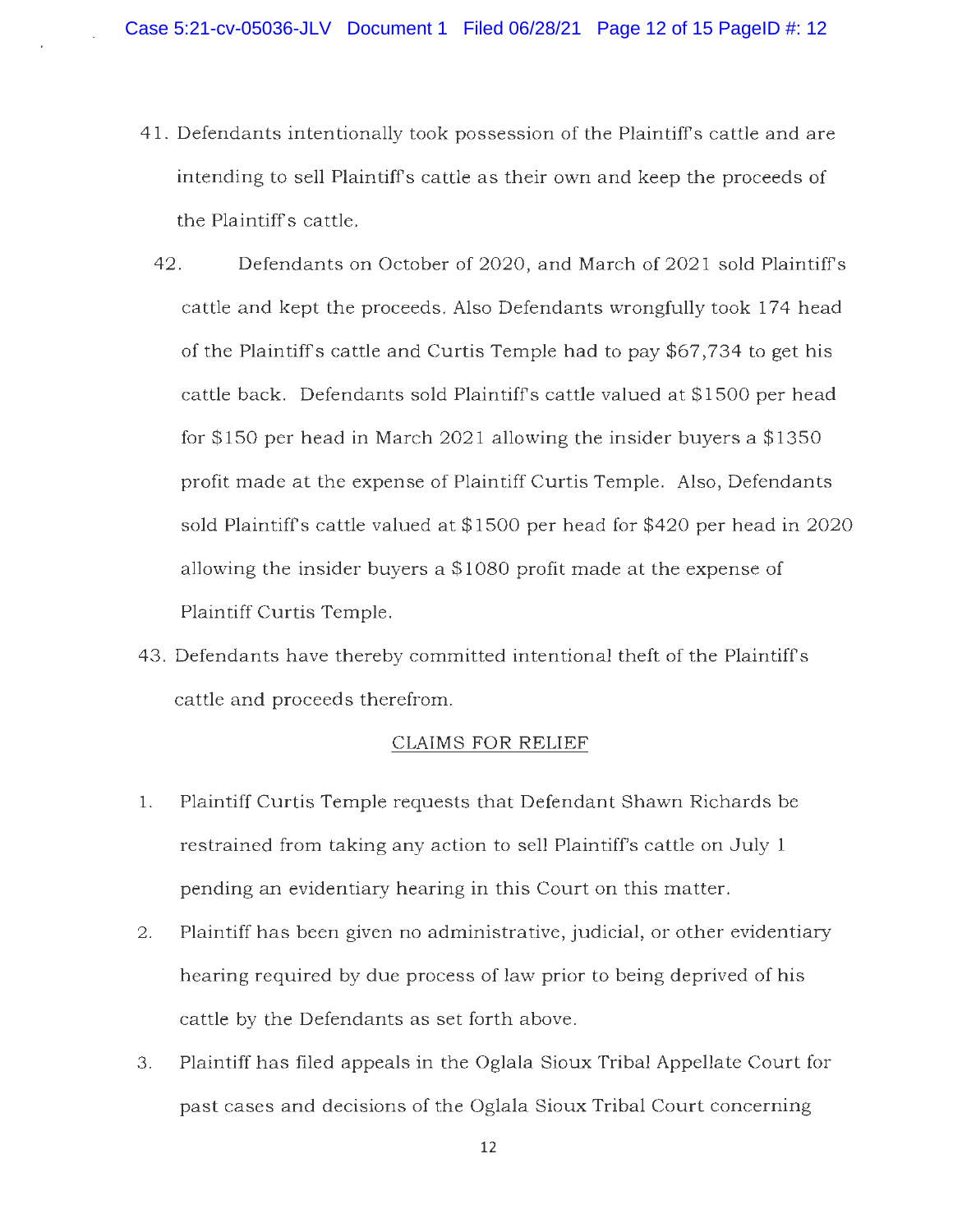violations of OST Ordinance 20-24. The post-deprivation or impoundment appeals concerning wrongful seizure of cattle are time consuming and wholly inadequate to effectively and timely address: (i) the violation of the rights of Curtis Temple under the due process clause, or

(ii) provide Plaintiff Curtis Temple with a prompt remedy to avoid the loss of his cattle by the Defendants' sale of his cattle July 1, 2021. See for example CFR 166.803 (c), trespass actions are not subject to appeal.

## PRAYER FOR RELIEF

- 1. Plaintiff prays that this Honorable Court assume jurisdiction of this case and schedule this case for a hearing on temporary and injunctive relief.
- 2. Plaintiff requests that this Court grant a Restraining Order requiring the following:
	- (i) Preventing the Defendants from force selling the Temples' cattle at an auction sale on July 1;
	- (ii) Requiring the Defendants for forthwith return all of the Temples' cattle to them at the place where the Defendants took them from at the Defendants' cost, and
	- (iii) Preventing any further action by the Defendants against the Temples until the evidentiary hearing and other proceedings on the merits in this Court are completed resolving the issues surrounding the Plaintiffs right to the range involved in this case.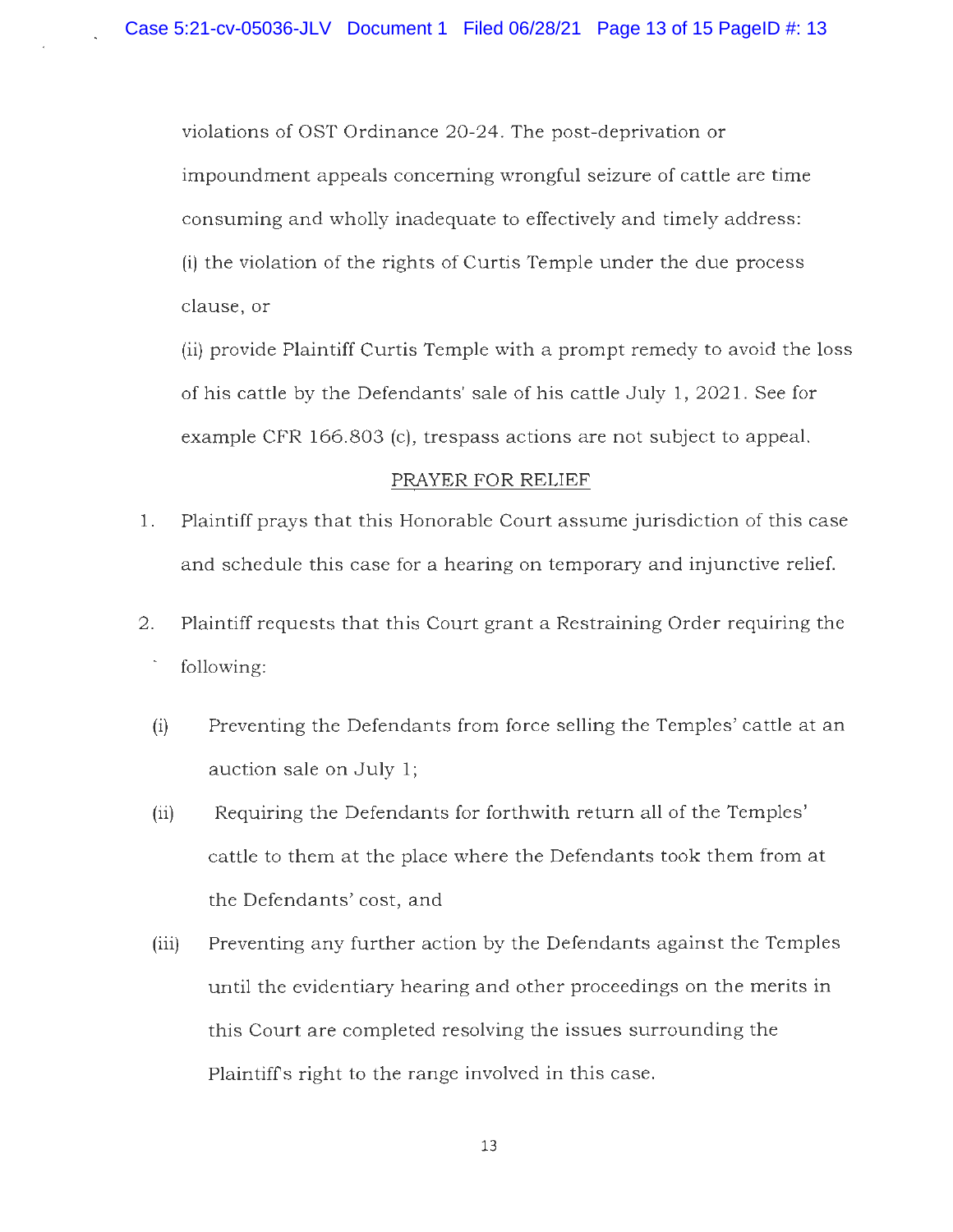- 3. Plaintiff requests \$748,734.00 in damages for past losses in 2020, and March 2021, plus pre and post judgement interest to the maximum amount allowed by law.
- 4. Plaintiff requests punitive damages to the maximum extent allowed by law.

Respectfully submitted,

Dated June<sup>21</sup>, 2021

## VERIFIED BY CURTIS TEMPLE

<u>Ch Temple</u>

Curtis Temple 4219BIA27 Porcupine, SD 57772

HURLEY LAW OFFICE

HURLEY LAW OFFICE<br>Cames P. Hurley

2640 Jackson Boulevard Suite 4, P.O. Box 4 Creekside Professional Offices Rapid City, South Dakota 57702 James.Hurley@hurleylawoffice.com